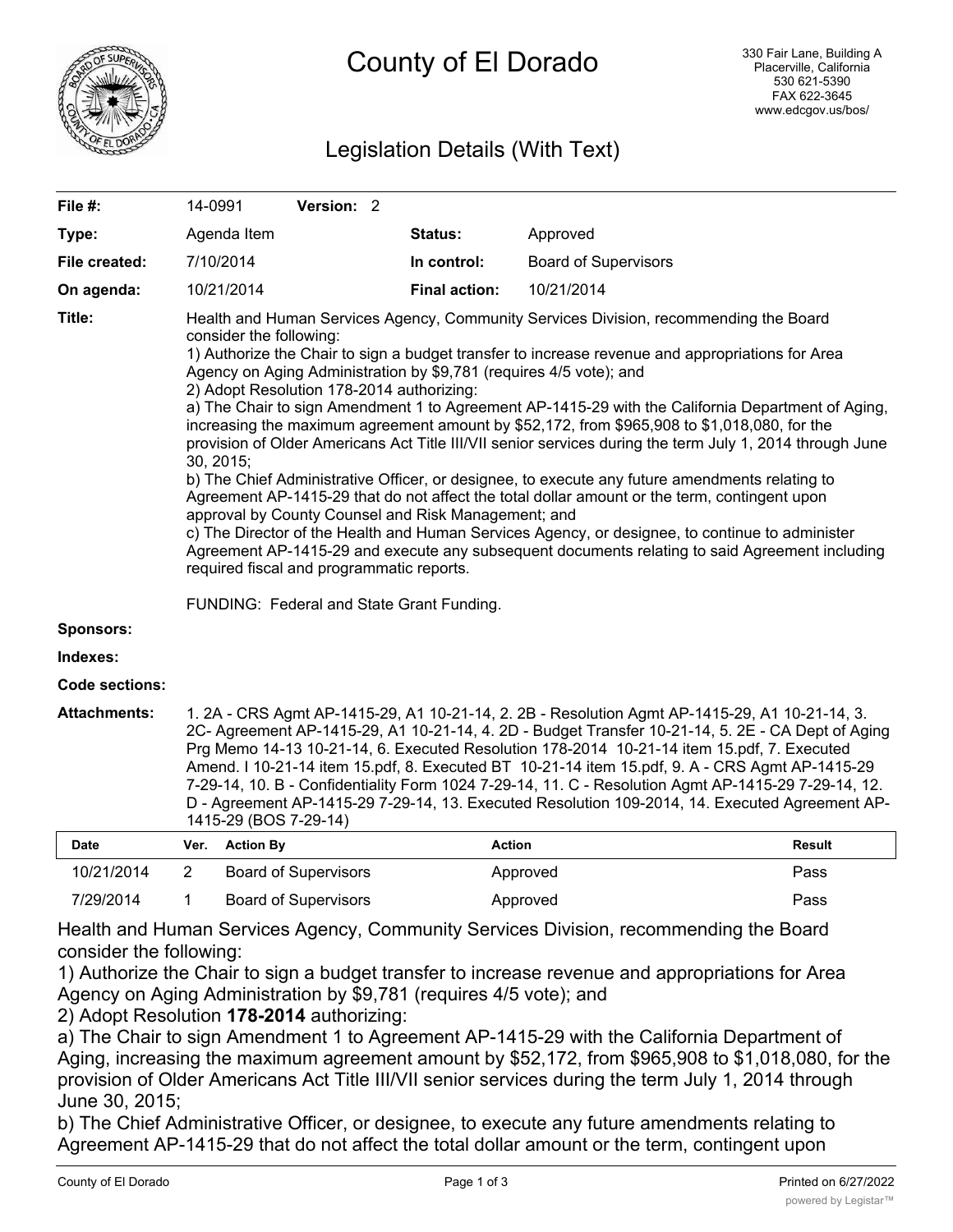approval by County Counsel and Risk Management; and

c) The Director of the Health and Human Services Agency, or designee, to continue to administer Agreement AP-1415-29 and execute any subsequent documents relating to said Agreement including required fiscal and programmatic reports.

| <b>BUDGET SUMMARY:</b>                      |              |
|---------------------------------------------|--------------|
| <b>Total Estimated</b>                      | \$1,018,080  |
| Revenue                                     |              |
| Budget FY 14/15 - State/Fed Rev \$1,018,080 |              |
| Original                                    | 965,908      |
| Agreement                                   |              |
| Amendment                                   | 52,172<br>\$ |
|                                             |              |
| Total Funding Available                     | \$1,018,080  |
| Change To Net County Cost.                  | \$0          |

#### **Fiscal Impact/Change to Net County Cost**

There is no Net County Cost with this Amendment. The budget transfer increases revenue and appropriations for Area Agency on Aging Administration services by \$9,781 as a result of higher than anticipated One-Time-Only funding from the State. The required match percentages for programs funded by this Agreement remain consistent and funding is included in the Agency's FY 2014-15 Budget.

# **Background**

The Older Americans Act of 1965 was the first federal level initiative aimed at providing comprehensive services for older adults. The Act provides funding for nutrition and supportive home and community-based services to individuals aged 60 and over available through state and area agencies on aging, tribal organizations and local service providers. The County is the designated Area Agency on Aging (AAA) for Planning and Service Area 29, which encompasses the County of El Dorado. The Health and Human Services Agency administers AAA programs in the County which includes various Older Americans Act Title III and Title VII senior services such as nutrition services, legal assistance, support services, elder abuse prevention, and disease prevention.

On July 29, 2014, the Board adopted Resolution 109-2014 authorizing the Chair to sign Agreement AP-1415-29 with the California Department of Aging in the amount of \$965,908 for the term of July 1, 2014 through June 30, 2015 for the provision of Older Americans Act Title III/VII senior services in the County.

# **Reason for Recommendation**

Amendment 1 to Agreement AP-1415-29 allocates an additional \$52,172 in One-Time-Only Title III and Title VII funds as a result of the reallocation of unexpended FY 2013-14 federal funds, state special nutrition funding, supplemental one-time-only funding, and processed transfer requests. The budget transfer is related to the increase of \$52,172, which is \$9,781 more than was budgeted so a budget transfer was ncessary. The additional funding will be used to enhance services designed to improve the lives of the area's population aged 60 and over as well as eligible disabled or at-risk adults residing in the County to assist them in remaining independent to the fullest extent possible. If